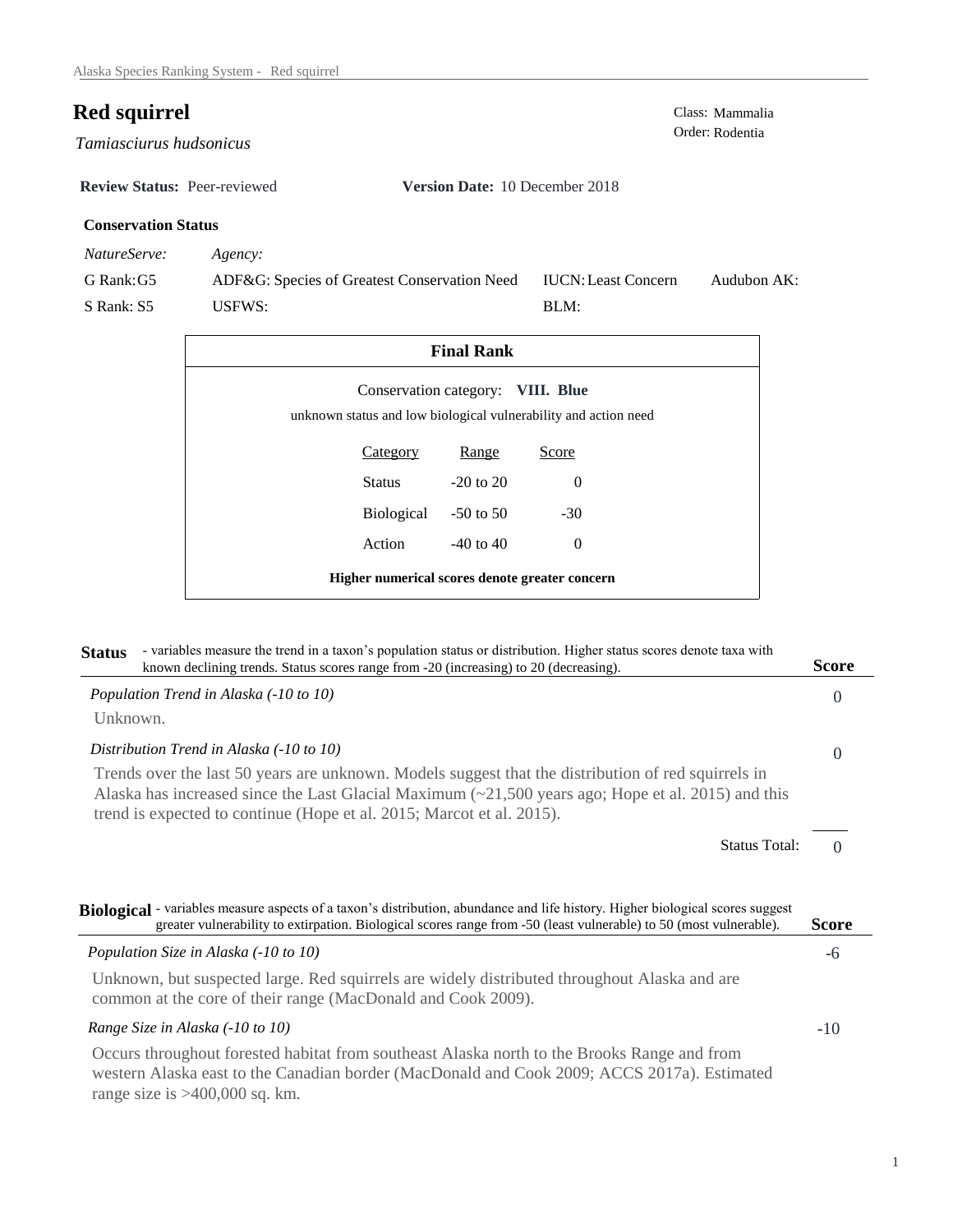| Population Concentration in Alaska (-10 to 10)                                                                                                                                                                                                                                                                                                                                                                                                                                                                                                                                                                                                                                                                                                                                                                                                                                                          | $-10$ |
|---------------------------------------------------------------------------------------------------------------------------------------------------------------------------------------------------------------------------------------------------------------------------------------------------------------------------------------------------------------------------------------------------------------------------------------------------------------------------------------------------------------------------------------------------------------------------------------------------------------------------------------------------------------------------------------------------------------------------------------------------------------------------------------------------------------------------------------------------------------------------------------------------------|-------|
| Does not concentrate.                                                                                                                                                                                                                                                                                                                                                                                                                                                                                                                                                                                                                                                                                                                                                                                                                                                                                   |       |
| Reproductive Potential in Alaska                                                                                                                                                                                                                                                                                                                                                                                                                                                                                                                                                                                                                                                                                                                                                                                                                                                                        |       |
| Age of First Reproduction (-5 to 5)                                                                                                                                                                                                                                                                                                                                                                                                                                                                                                                                                                                                                                                                                                                                                                                                                                                                     | $-5$  |
| Females breed at 1 year of age (Krasnowski 1969).                                                                                                                                                                                                                                                                                                                                                                                                                                                                                                                                                                                                                                                                                                                                                                                                                                                       |       |
| Number of Young (-5 to 5)                                                                                                                                                                                                                                                                                                                                                                                                                                                                                                                                                                                                                                                                                                                                                                                                                                                                               | 1     |
| Females produce one litter per year with 3-5 young per litter (Smith 1968; Krasnowski 1969;<br>Steele 1998). In interior Alaska, average litter size was 3.92 pups/female/year (Krasnowski 1969).                                                                                                                                                                                                                                                                                                                                                                                                                                                                                                                                                                                                                                                                                                       |       |
| Ecological Specialization in Alaska                                                                                                                                                                                                                                                                                                                                                                                                                                                                                                                                                                                                                                                                                                                                                                                                                                                                     |       |
| Dietary $(-5 \text{ to } 5)$                                                                                                                                                                                                                                                                                                                                                                                                                                                                                                                                                                                                                                                                                                                                                                                                                                                                            | 5     |
| Spruce cones, especially from white spruce, are squirrels' main food source (Brink and Dean 1966;<br>Smith 1968; Grodzinski 1971b; Steele 1998). Population numbers are highly responsive to the<br>abundance of spruce cones (Smith 1968; Sullivan 1990; Krebs et al. 2014b), though squirrels do<br>eat mushrooms and spruce buds when cones are unavailable (Smith 1968; Steele 1998). Small<br>birds (Sieving and Willson 1998; Willson et al. 2003), seeds, berries, and insects are occasionally<br>consumed (Smith 1968; Grodzinski 1971; Steele 1998). O'Donoghue (1994) noted that red<br>squirrels were important predators of snowshoe hare leverets, accounting for 20% of leveret<br>mortality in his study. Given that population dynamics are closely linked to the abundance of a<br>single, pulsed resource (reviewed in Krebs et al. 2014b), we rank this species as A-Not adaptable. |       |

## Habitat  $(-5 \text{ to } 5)$

Found in a variety of forest types including coniferous, deciduous, mixedwood, and shrub thickets (Smith 1968; Krasnowski 1969; Steele 1998; Willson et al. 2003; Bakker and Van Vuren 2004; Cook and MacDonald 2006; MacDonald and Cook 2009). Red squirrels nest in tree cavities or in self-constructed nest made of twigs, grass, moss, and leaves (Dice 1921; MacDonald and Cook 2009).

| <b>Biological Total:</b> | -30 |
|--------------------------|-----|
|--------------------------|-----|

-5

| Action - variables measure current state of knowledge or extent of conservation efforts directed toward a given taxon.<br>Higher action scores denote greater information needs due of lack of knowledge or conservation action. Action                                                                                    |              |
|----------------------------------------------------------------------------------------------------------------------------------------------------------------------------------------------------------------------------------------------------------------------------------------------------------------------------|--------------|
| scores range from -40 (lower needs) to 40 (greater needs).                                                                                                                                                                                                                                                                 | <b>Score</b> |
| Management Plans and Regulations in Alaska (-10 to 10)                                                                                                                                                                                                                                                                     | 10           |
| Squirrels can be hunted and trapped in Alaska with no closed season or bag limits (ADFG 2020a;<br>ADFG 2020b).                                                                                                                                                                                                             |              |
| Knowledge of Distribution and Habitat in Alaska (-10 to 10)                                                                                                                                                                                                                                                                | $-10$        |
| Distribution and habitat associations are well-known throughout the core of their range in Alaska<br>(reviewed in MacDonald and Cook 2009; see Habitat section above). Additional specimens are<br>needed to validate subspecies designations, of which four have been described from Alaska<br>(MacDonald and Cook 2009). |              |
| Knowledge of Population Trends in Alaska (-10 to 10)<br>Not currently monitored.                                                                                                                                                                                                                                           | 10           |
| Knowledge of Factors Limiting Populations in Alaska (-10 to 10)                                                                                                                                                                                                                                                            | $-10$        |
| The population dynamics of red squirrels have been well-studied in the Yukon. Dynamics are tightly<br>linked to the abundance of white spruce cones (Smith 1968; Sullivan 1990; Boutin et al. 2006),                                                                                                                       |              |

which cycle between being overabundant in mast years, while in other years little to no cone

2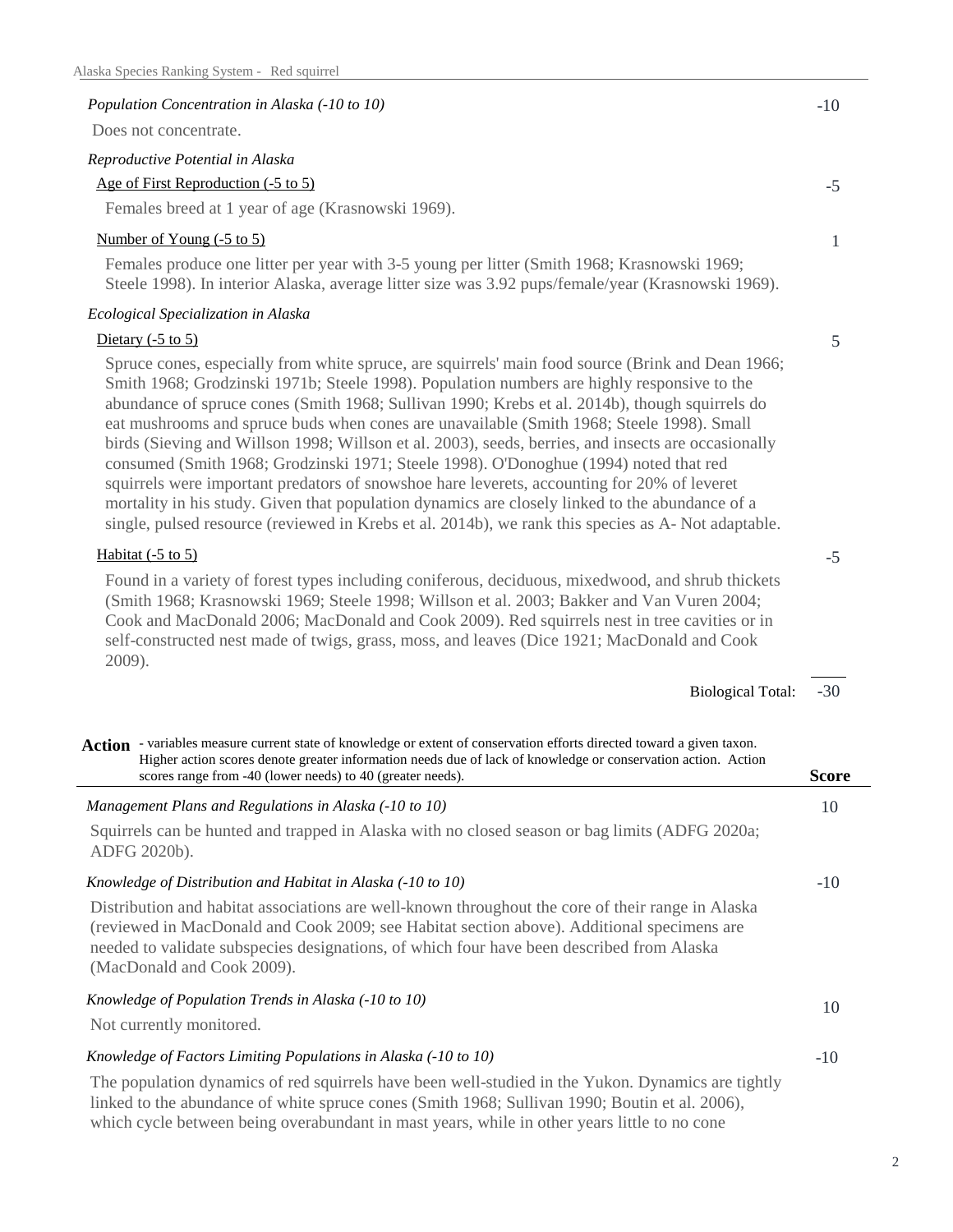production occurs (Boutin et al. 2006). Population numbers are highest when cones are abundant (Smith 1968; Sullivan 1990; Krebs et al. 2014b) likely because of higher recruitment (Krebs et al. 2014b). In anticipation of masting events, females give birth to larger litters and are more likely to breed earlier, have two litters per year, and to reproduce when they are yearlings (Sullivan 1990; Boutin et al. 2006; Williams et al. 2014a). Juvenile growth rates and juvenile survival also increase when cone production is high (McAdam and Boutin 2003; Boutin et al. 2006; Williams et al. 2014a), and females born during mast years have higher lifetime reproductive success ("silver-spoon effect") (Descamps et al. 2008). Predation seems to have little effect on population dynamics (Stuart-Smith and Boutin 1995).

In the 1960s, several studies were conducted on the population dynamics of red squirrels in interior Alaska (Smith 1968; Streubel 1968; Krasnowski 1969). Streubel (1968) proposed that territoriality may limit population densities in years where cone production is abundant. Density-dependent effects on survival have also been observed in Yukon populations (Descamps et al. 2008; Williams et al. 2014a). Habitat disturbance (e.g. timber harvesting and infestations of spruce bark beetle) is suspected to affect red squirrel populations (Wolff and Zasada 1975; Matsuoka et al. 2001; Bakker and Van Vuren 2004; Bakker 2006), and red squirrels may compete with northern flying squirrels for nesting cavities (Smith 2007; Smith 2012), but additional research is needed on these topics. Distribution models by Marcot et al. (2015) and Hope et al. (2015) predict increased suitable habitat due to climate change by the end of this century.

> $\Omega$ Action Total:

|                                     | Supplemental Information - variables do not receive numerical scores. Instead, they are used to sort taxa to answer specific |  |
|-------------------------------------|------------------------------------------------------------------------------------------------------------------------------|--|
| biological or management questions. |                                                                                                                              |  |

| Harvest:                            | Not substantial   |
|-------------------------------------|-------------------|
| <b>Seasonal Occurrence:</b>         | Year-round        |
| <b>Taxonomic Significance:</b>      | Monotypic species |
| % Global Range in Alaska:           | ${<}10\%$         |
| % Global Population in Alaska: <25% |                   |
| Peripheral:                         | Nο                |

## **References**

Alaska Center for Conservation Science (ACCS). 2017a. Wildlife Data Portal. University of Alaska Anchorage. Available online: http://aknhp.uaa.alaska.edu/apps/wildlife

Alaska Department of Fish and Game (ADFG). 2020a. 2020-2021 Alaska hunting regulations. Alaska Department of Fish and Game. Juneau, AK, USA.

Alaska Department of Fish and Game (ADFG). 2020b. 2020-2021 Alaska trapping regulations. Alaska Department of Fish and Game. Juneau, AK, USA.

Bakker, V. J. 2006. Microhabitat features influence the movements of red squirrels (Tamiasciurus hudsonicus) on unfamiliar ground. Journal of Mammalogy 87(1):124-130. DOI: 10.1644/04-MAMM-A-050R2.1

Bakker, V. J., and D. H. Van Vuren. 2004. Gap-crossing decisions by the red squirrel, a forest-dependent small mammal. Conservation Biology 18:689-697.

Boutin, S., L. A. Wauters, A. G. McAdam, M. M. Humphries, G. Tosi, and A. A. Dhondt. 2006. Anticipatory reproduction and population growth in seed predators. Science 314(5807):1928–1930. DOI: 10.1126/science.1135520

Brink, C. H., and F. C. Dean. 1966. Spruce seed as a food of red squirrels and flying squirrels in interior Alaska. Journal of Wildlife Management 30(3):503-512. DOI: 10.2307/3798741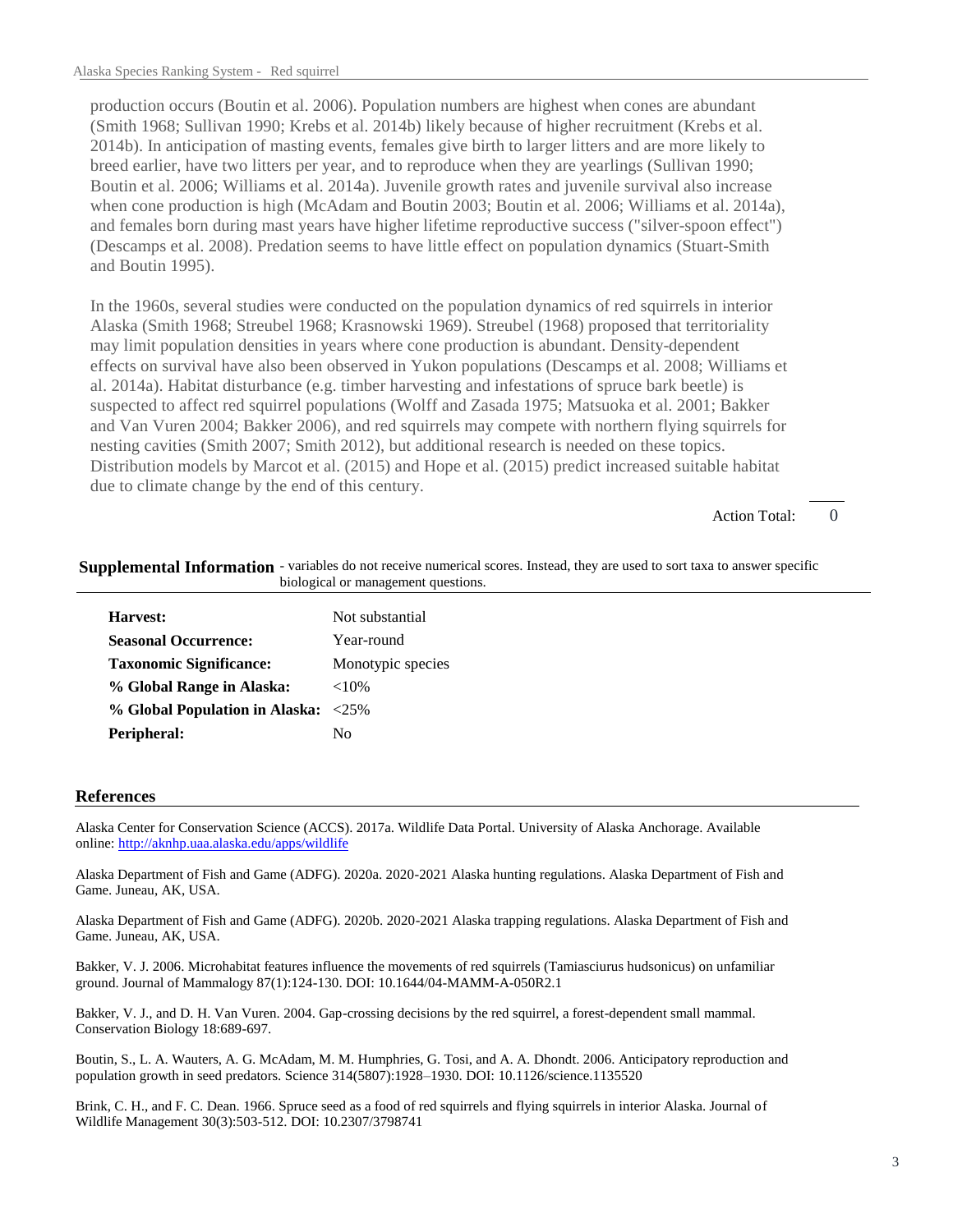Cook, J. A., and S. O. MacDonald. 2006. Mammal inventory of Alaska's National Parks and Preserves, Arctic Network [...]. Report NPS/AKRARCN/NRTR-2004/01. National Park Service, Alaska Region, Anchorage, AK, USA.

Descamps, S., S. Boutin, D. Berteaux, A. G. McAdam, and J.-M. Gaillard. 2008. Cohort effects in red squirrels: the influence of density, food abundance and temperature on future survival and reproductive success. Journal of Animal Ecology 77(2):305–314. DOI: 10.1111/j.1365-2656.2007.01340.x

Dice, L. R. 1921. Notes on the mammals of interior Alaska. Journal of Mammalogy 2(1):20-28. DOI: 10.2307/1373370

Grodzinski, W. 1971b. Energy flow through populations of small mammals in the Alaskan taiga forest. Acta Theriologica 16(17):231–275.

Harper, P., and L. A. McCarthy. 2013. Furbearer management report of survey- inventory activities, 1 July 2009–30 June 2012. Page 366. Alaska Department of Fish and Game, Division of Wildlife Conservation, Juneau, AK, USA.

Hope, A. G., E. Waltari, J. L. Malaney, D. C. Payer, J. A. Cook, and S. L. Talbot. 2015. Arctic biodiversity: increasing richness accompanies shrinking refugia for a cold-associated tundra fauna. Ecosphere 6(9):159. DOI: 10.1890/ES15-00104.1

Krasnowski, P. V. 1969. Aspects of red squirrel (Tamiasciurus hudsonicus) population ecology in interior Alaska. MSc thesis. University of Alaska, Fairbanks, AK, USA.

Krebs, C. J., R. Boonstra, S. Boutin, A. R. E. Sinclair, J. N. M. Smith, ..., and R. Turkington. 2014b. Trophic dynamics of the boreal forests of the Kluane region. Arctic 67(S1):71–81. DOI: 10.14430/arctic4350

MacDonald, S. O., and J. A. Cook. 2009. Recent mammals of Alaska. University of Alaska Press, Fairbanks, AK, USA.

Marcot, B. G., M. T. Jorgenson, J. P. Lawler, C. M. Handel, and A. R. DeGange. 2015. Projected changes in wildlife habitats in Arctic natural areas of northwest Alaska. Climate Change 130(2):145–154. DOI: 10.1007/s10584-015-1354-x

Matsuoka, S. M., C. M. Handel, and D. R. Ruthrauff. 2001. Densities of breeding birds and changes in vegetation in an Alaskan boreal forest following a massive disturbance by spruce beetles. Canadian Journal of Zoology 79(9):1678–1690. DOI: 10.1139/cjz-79-9-1678

McAdam, A. G., and S. Boutin. 2003. Effects of food abundance on genetic and maternal variation in the growth rate of juvenile red squirrels. Journal of Evolutionary Biology 16(6):1249–1256. DOI: 10.1046/j.1420-9101.2003.00630.x

O'Donoghue, M. 1994. Early survival of juvenile snowshoe hares. Ecology 75(6):1582–1592. DOI: 10.2307/1939619

Sieving, K. E., and M. F. Willson. 1998. Nest predation and avian species diversity in northwestern forest understory. Ecology 79(7):2391–2402.

Smith, M. C. 1968. Red squirrel responses to spruce cone failure in interior Alaska. Journal of Wildlife Management 32(2):305–317. DOI: 10.2307/3798975

Smith, W. P. 2007. Ecology of Glaucomys sabrinus: habitat, demography, and community relations. Journal of Mammalogy 88(4):862–881. DOI: 10.1644/06-MAMM-S-371R1.1

Smith, W. P. 2012. Flying squirrel demography varies between island communities with and without red squirrels. Northwest Science 86(1):27–38. DOI: 10.3955/046.086.0103

Steele, M. A. 1998. Tamiasciurus hudsonicus. Mammalian Species 586:1-9.

Streubel, D. P. 1968. Food storing and related behavior of red squirrels (Tamiasciurus hudsonicus) in interior Alaska. MSc thesis, University of Alaska, Fairbanks, AK, USA.

Stuart-Smith, A. K., and S. Boutin. 1995. Predation on red squirrels during a snowshoe hare decline. Canadian Journal of Zoology 73(4):713–722. DOI: 10.1139/z95-083

Sullivan, T. P. 1990. Responses of red squirrel (Tamiasciurus hudsonicus) populations to supplemental food. Journal of Mammalogy 71(4):579–590. DOI: 10.2307/1381797

U.S. Fish and Wildlife Service (USFWS). 2013a. Final environmental assessment for the Fire Management Plan, Kenai Wildlife Refuge. U.S. Fish and Wildlife Service, Soldotna, AK, USA.